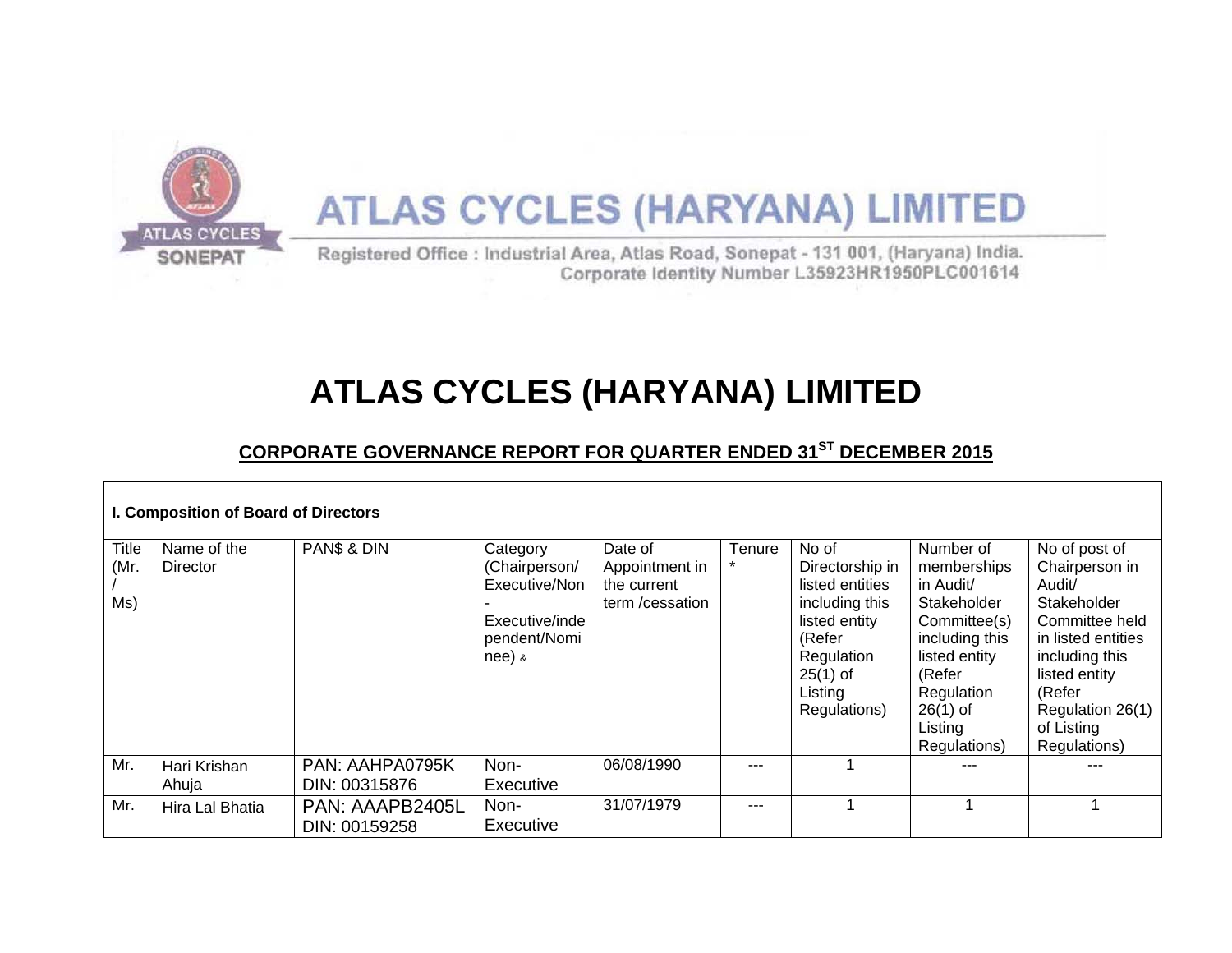| Mr.                                                                                                                                                                                                                                                                                                                                                                                                                                                                                         | <b>Ishwar Das</b><br>Chugh | PAN: AAIPC8075F<br>DIN: 00073257 | Executive<br>(Whole Time<br>Director) | 31.03.2013                           | 5 years | 1                                                                         | 1   |       |  |
|---------------------------------------------------------------------------------------------------------------------------------------------------------------------------------------------------------------------------------------------------------------------------------------------------------------------------------------------------------------------------------------------------------------------------------------------------------------------------------------------|----------------------------|----------------------------------|---------------------------------------|--------------------------------------|---------|---------------------------------------------------------------------------|-----|-------|--|
| Mr.                                                                                                                                                                                                                                                                                                                                                                                                                                                                                         | Vikram Khosla              | PAN: AAIPK2980P<br>DIN: 01574818 | Independent                           | 30.12.2014                           | 5 years | 1                                                                         | --- | $---$ |  |
| Mr.                                                                                                                                                                                                                                                                                                                                                                                                                                                                                         | Kartik Roop Rai            | PAN: AAKPR4679N<br>DIN: 06789287 | Independent                           | 30.12.2014                           | 5 years | 1                                                                         | --- | 1     |  |
| Mr.                                                                                                                                                                                                                                                                                                                                                                                                                                                                                         | Sanjiv Kavaljit<br>Singh   | PAN: AMQPS9270C<br>DIN: 00015689 | Independent                           | 30.12.2014                           | 5 years | 1                                                                         | 1   |       |  |
| Ms.                                                                                                                                                                                                                                                                                                                                                                                                                                                                                         | Veena Buber                | PAN: AANPB7684C<br>DIN: 07163537 | Independent                           | 30.09.2015                           | 5 years | 1                                                                         | --- |       |  |
| \$PAN number of any director would not be displayed on the website of Stock Exchange<br>«Category of directors means executive/non-executive/independent/Nominee. if a director fits into more than one category write all categories<br>separating them with hyphen<br>* to be filled only for Independent Director. Tenure would mean total period from which Independent director is serving on Board of directors of the<br>listed entity in continuity without any cooling off period. |                            |                                  |                                       |                                      |         |                                                                           |     |       |  |
| <b>II. Composition of Committees</b>                                                                                                                                                                                                                                                                                                                                                                                                                                                        |                            |                                  |                                       |                                      |         |                                                                           |     |       |  |
| Name of Committee                                                                                                                                                                                                                                                                                                                                                                                                                                                                           |                            |                                  |                                       | Name of Committee<br>members         |         | Category (Chairperson/Executive/Non-<br>Executive/independent/Nominee) \$ |     |       |  |
| 1. Audit Committee                                                                                                                                                                                                                                                                                                                                                                                                                                                                          |                            |                                  |                                       | Mr Kartik Roop Rai                   |         | Independent / Chairperson                                                 |     |       |  |
|                                                                                                                                                                                                                                                                                                                                                                                                                                                                                             |                            |                                  |                                       | Mr. Sanjiv Kavaljit Singh            |         | Independent                                                               |     |       |  |
|                                                                                                                                                                                                                                                                                                                                                                                                                                                                                             |                            |                                  |                                       | Mr. Hira Lal Bhatia                  |         | Non-Executive                                                             |     |       |  |
| 2. Nomination & Remuneration Committee                                                                                                                                                                                                                                                                                                                                                                                                                                                      |                            |                                  |                                       | Mr. Sanjiv Kavaljit Singh            |         | Independent / Chairperson                                                 |     |       |  |
|                                                                                                                                                                                                                                                                                                                                                                                                                                                                                             |                            |                                  |                                       | Mr Kartik Roop Rai                   |         | Independent                                                               |     |       |  |
|                                                                                                                                                                                                                                                                                                                                                                                                                                                                                             |                            |                                  |                                       | Mr. Hira Lal Bhatia<br>Non-Executive |         |                                                                           |     |       |  |
| 3. Risk Management Committee                                                                                                                                                                                                                                                                                                                                                                                                                                                                |                            |                                  |                                       | Mr. Hira Lal Bhatia                  |         | Non-Executive / Chairperson                                               |     |       |  |
|                                                                                                                                                                                                                                                                                                                                                                                                                                                                                             |                            |                                  |                                       | Mr. Hari Krishan Ahuja               |         | Non Executive                                                             |     |       |  |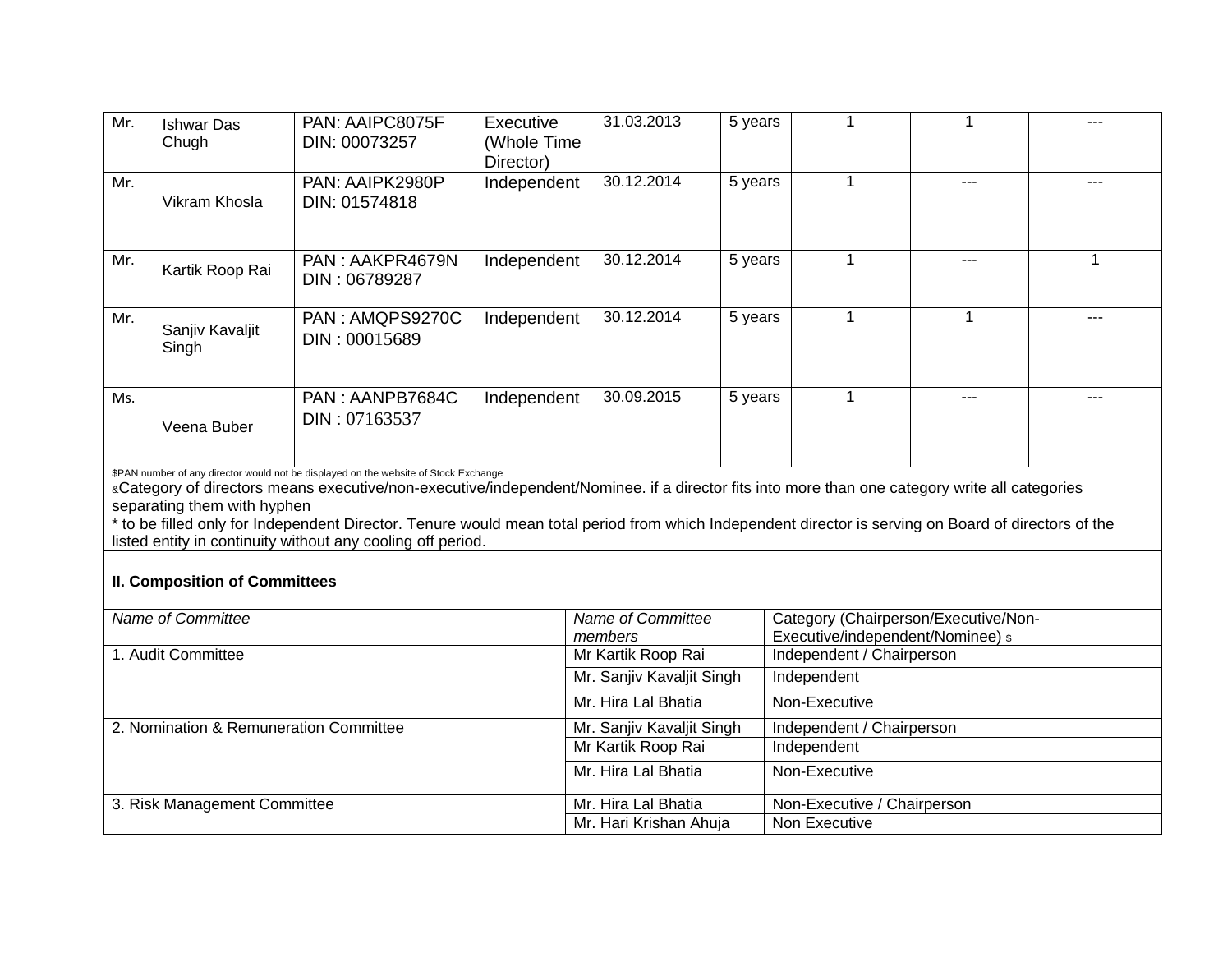|                                                                                                                                               |                                                                            | Mr. Ishwar Das Chugh          |                      | Executive / Whole Time Director                       |                                 |                                                                                                                                               |  |  |  |
|-----------------------------------------------------------------------------------------------------------------------------------------------|----------------------------------------------------------------------------|-------------------------------|----------------------|-------------------------------------------------------|---------------------------------|-----------------------------------------------------------------------------------------------------------------------------------------------|--|--|--|
| 4. Stakeholders Relationship Committee'                                                                                                       |                                                                            | Mr. Hira Lal Bhatia           |                      |                                                       | Non-Executive / Chairperson     |                                                                                                                                               |  |  |  |
|                                                                                                                                               |                                                                            |                               | Mr. Ishwar Das Chugh |                                                       | Executive / Whole Time Director |                                                                                                                                               |  |  |  |
|                                                                                                                                               |                                                                            |                               |                      |                                                       |                                 | «Category of directors means executive/non-executive/independent/Nominee. if a director fits into more than one category write all categories |  |  |  |
| separating them with hyphen                                                                                                                   |                                                                            |                               |                      |                                                       |                                 |                                                                                                                                               |  |  |  |
| III. Meeting of Board of Directors                                                                                                            |                                                                            |                               |                      |                                                       |                                 |                                                                                                                                               |  |  |  |
| Date(s) of Meeting (if any) in the previous                                                                                                   | Date(s) of Meeting (if any) in the relevant                                |                               |                      | Maximum gap between any two consecutive (in           |                                 |                                                                                                                                               |  |  |  |
| quarter                                                                                                                                       | quarter                                                                    |                               |                      | number of days)                                       |                                 |                                                                                                                                               |  |  |  |
| 13.08.2015 and 07.09.2015                                                                                                                     |                                                                            | 12.11.2015 and 26.12.2015     |                      |                                                       | 65 days                         |                                                                                                                                               |  |  |  |
| <b>IV. Meeting of Committees</b>                                                                                                              |                                                                            |                               |                      |                                                       |                                 |                                                                                                                                               |  |  |  |
| Date(s) of meeting of the                                                                                                                     |                                                                            | Whether requirement of Quorum |                      | Date(s) of meeting of the                             |                                 | Maximum gap between any two                                                                                                                   |  |  |  |
| committee in the relevant quarter                                                                                                             | met (details)                                                              |                               | quarter              | committee in the previous                             |                                 | consecutive meetings in number of days*                                                                                                       |  |  |  |
| $*12.11.2015$                                                                                                                                 | Yes (Mr. Kartik Roop Rai and Mr.<br>Sanjiv Kavaljit Singh were<br>present) |                               |                      | 13.08.2015 and 07.09.2015                             |                                 | 65 days                                                                                                                                       |  |  |  |
| *Details is only for Audit Committee Meeting as required                                                                                      |                                                                            |                               |                      |                                                       |                                 |                                                                                                                                               |  |  |  |
| This information has to be mandatorily be given for audit committee, for rest of the committees giving this information is optional           |                                                                            |                               |                      |                                                       |                                 |                                                                                                                                               |  |  |  |
| <b>V. Related Party Transactions</b>                                                                                                          |                                                                            |                               |                      |                                                       |                                 |                                                                                                                                               |  |  |  |
| <b>Subject</b>                                                                                                                                |                                                                            |                               |                      | <b>Compliance status (Yes/No/NA)</b> refer note below |                                 |                                                                                                                                               |  |  |  |
| Whether prior approval of audit committee obtained                                                                                            |                                                                            |                               |                      | Yes                                                   |                                 |                                                                                                                                               |  |  |  |
| Whether shareholder approval obtained for material RPT                                                                                        |                                                                            |                               | <b>NA</b>            |                                                       |                                 |                                                                                                                                               |  |  |  |
| Whether details of RPT entered into pursuant to                                                                                               |                                                                            |                               | Yes                  |                                                       |                                 |                                                                                                                                               |  |  |  |
| omnibus approval have been reviewed by Audit<br>Committee                                                                                     |                                                                            |                               |                      |                                                       |                                 |                                                                                                                                               |  |  |  |
| <b>Note</b>                                                                                                                                   |                                                                            |                               |                      |                                                       |                                 |                                                                                                                                               |  |  |  |
| 1 In the column "Compliance Status", compliance or non-compliance may be indicated by Yes/No/N.A For example, if the Board has been composed  |                                                                            |                               |                      |                                                       |                                 |                                                                                                                                               |  |  |  |
| in accordance with the requirements of Listing Regulations, "Yes" may be indicated. Similarly, in case the Listed Entity has no related party |                                                                            |                               |                      |                                                       |                                 |                                                                                                                                               |  |  |  |
| transactions, the words "N.A." may be indicated.                                                                                              |                                                                            |                               |                      |                                                       |                                 |                                                                                                                                               |  |  |  |
| 2 If status is "No" details of non-compliance may be given here.                                                                              |                                                                            |                               |                      |                                                       |                                 |                                                                                                                                               |  |  |  |
|                                                                                                                                               |                                                                            |                               |                      |                                                       |                                 |                                                                                                                                               |  |  |  |